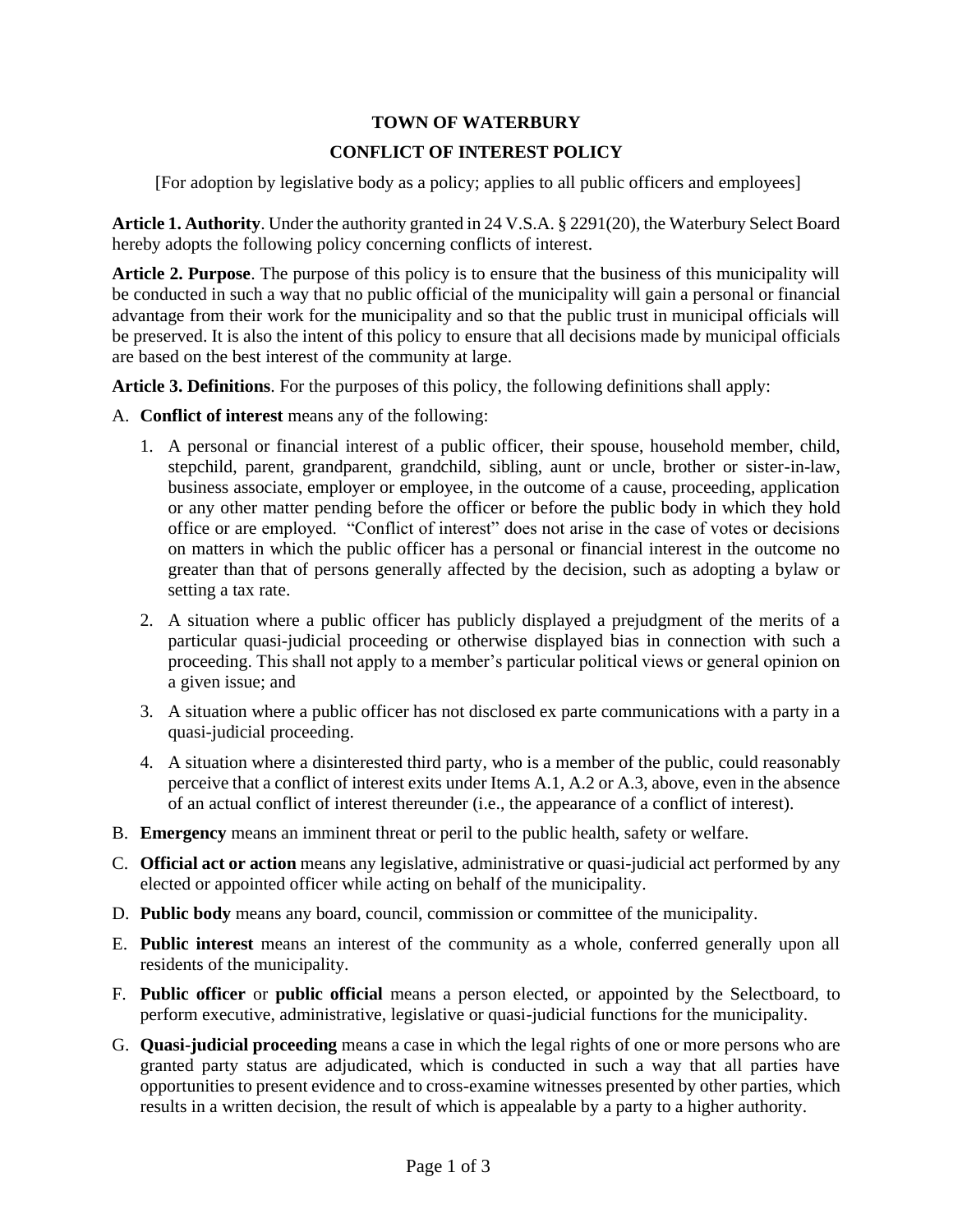## **Article 4. Disqualification**.

- A. A public officer shall not participate in any official action if they have a conflict of interest (including the appearance of a conflict of interest) in the matter under consideration.
- B. A public officer shall not personally, or through any member of their household, business associate, employer or employee, represent, appear for, or negotiate in a private capacity on behalf of any person or organization in a cause, proceeding, application or other matter pending before the public body in which the officer holds office or is employed.
- C. In the case of a public officer who is an appointee, the public body that appointed that public officer shall have the authority to order that officer to recuse themself from acting in an official capacity in any matter in which the public body believes that the public officer has a conflict of interest or the appearance of a conflict of interest.
- D. Public officers shall not accept gifts or other offerings, valued in excess of \$25.00 for personal gain by virtue of their public office that are not available to the public in general.
- E. Public officers shall not use resources not available to the general public, including but not limited to town staff time, equipment, supplies, or facilities for private gain or personal purposes unless the aggregate value of the resources used shall be less than \$25 in a calendar year.

#### **Article 5. Disclosure**.

A. A public officer who has reason to believe they have or may have a conflict of interest but believes they are able to act fairly, objectively and in the public interest in spite of the potential conflict of interest shall, prior to participating in any official action on the matter, disclose to the public at an opening meeting or public hearing involving the matter in which the conflict or potential conflict has arisen, the nature of the potential conflict of interest and why they believe they are able to act in the matter fairly, objectively and in the public interest despite the conflict or potential conflict.

B. As a matter of best practice, any doubt regarding whether disclosure of a conflict or potential conflict should be disclosed shall be resolved in favor of disclosure.

## **Article 6. Recusal**.

- A. A public officer shall recuse themself from any matter in which they have a conflict of interest, pursuant to the following:
	- 1. Any person may request that a public officer recuse themself due to a conflict of interest. Such request shall not constitute a requirement that the member recuse themselves, but upon receiving such request, the public officer shall state publicly, on the record, the facts relevant to the request and the reasons why recusal is or is not appropriate;
	- 2. A public officer who has recused themself from a proceeding shall not sit with the public body, deliberate with the public body, or participate in that proceeding as a member of the public body in any capacity;
	- 3. If a previously unknown conflict is discovered during a quasi-judicial or other official proceeding, the public body involved may take evidence pertaining to the conflict and, if appropriate, adjourn to a short deliberative session to address the conflict; and
	- 4. The public body may adjourn the proceedings to a time certain if, after a recusal, it may not be possible to take action through the concurrence of a majority of the board. The board may then